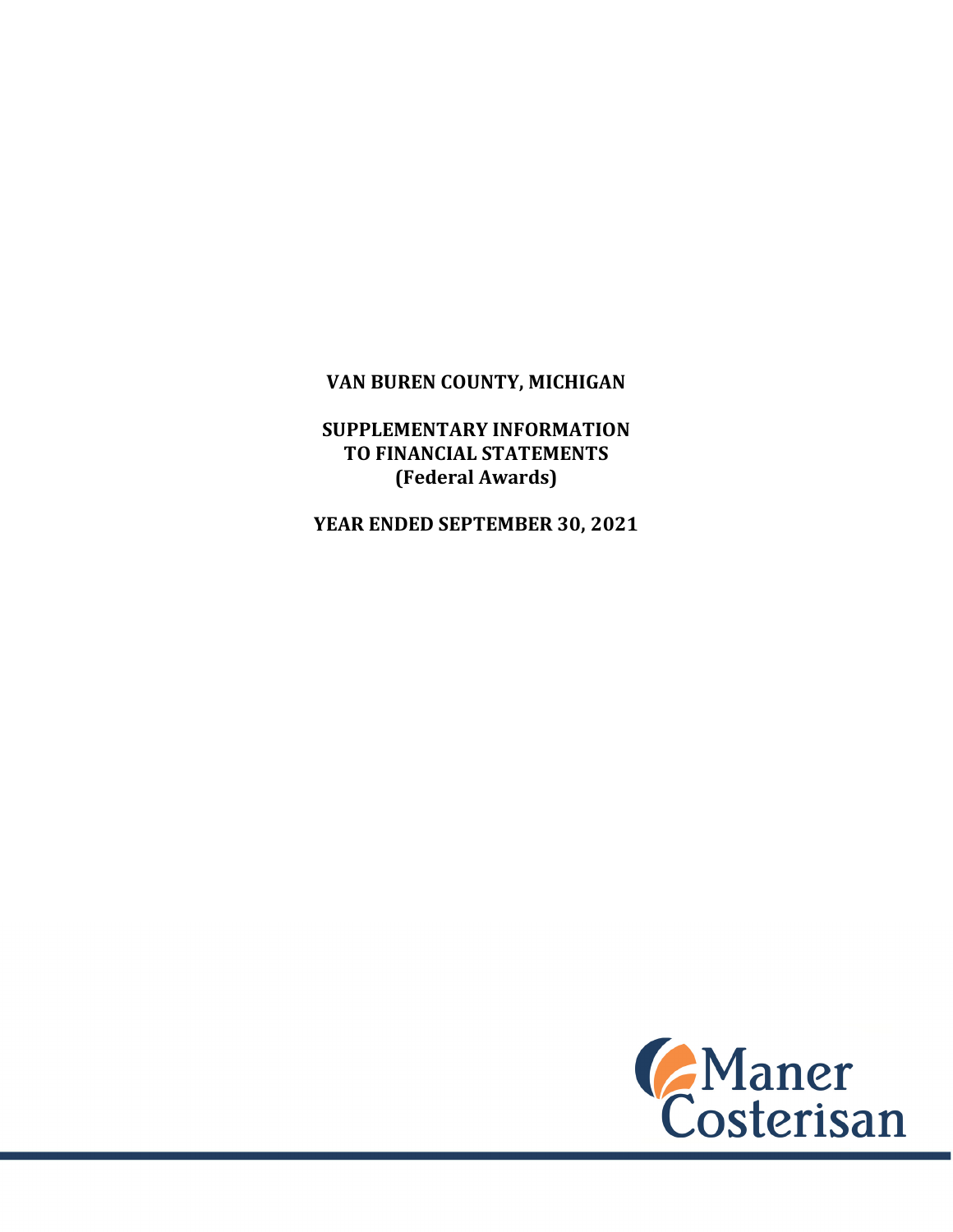### **TABLE OF CONTENTS**

| INDEPENDENT AUDITOR'S REPORT ON COMPLIANCE FOR EACH MAJOR FEDERAL<br>PROGRAM AND ON INTERNAL CONTROL OVER COMPLIANCE REQUIRED                                                                                                                    |
|--------------------------------------------------------------------------------------------------------------------------------------------------------------------------------------------------------------------------------------------------|
| SUPPLEMENTARY INFORMATION                                                                                                                                                                                                                        |
|                                                                                                                                                                                                                                                  |
|                                                                                                                                                                                                                                                  |
| INDEPENDENT AUDITOR'S REPORT ON INTERNAL CONTROL OVER FINANCIAL<br>REPORTING AND ON COMPLIANCE AND OTHER MATTERS BASED ON AN<br>AUDIT OF FINANCIAL STATEMENTS PERFORMED IN ACCORDANCE<br>with Government auditions of the change in hospitalism. |
|                                                                                                                                                                                                                                                  |
|                                                                                                                                                                                                                                                  |
|                                                                                                                                                                                                                                                  |

#### Page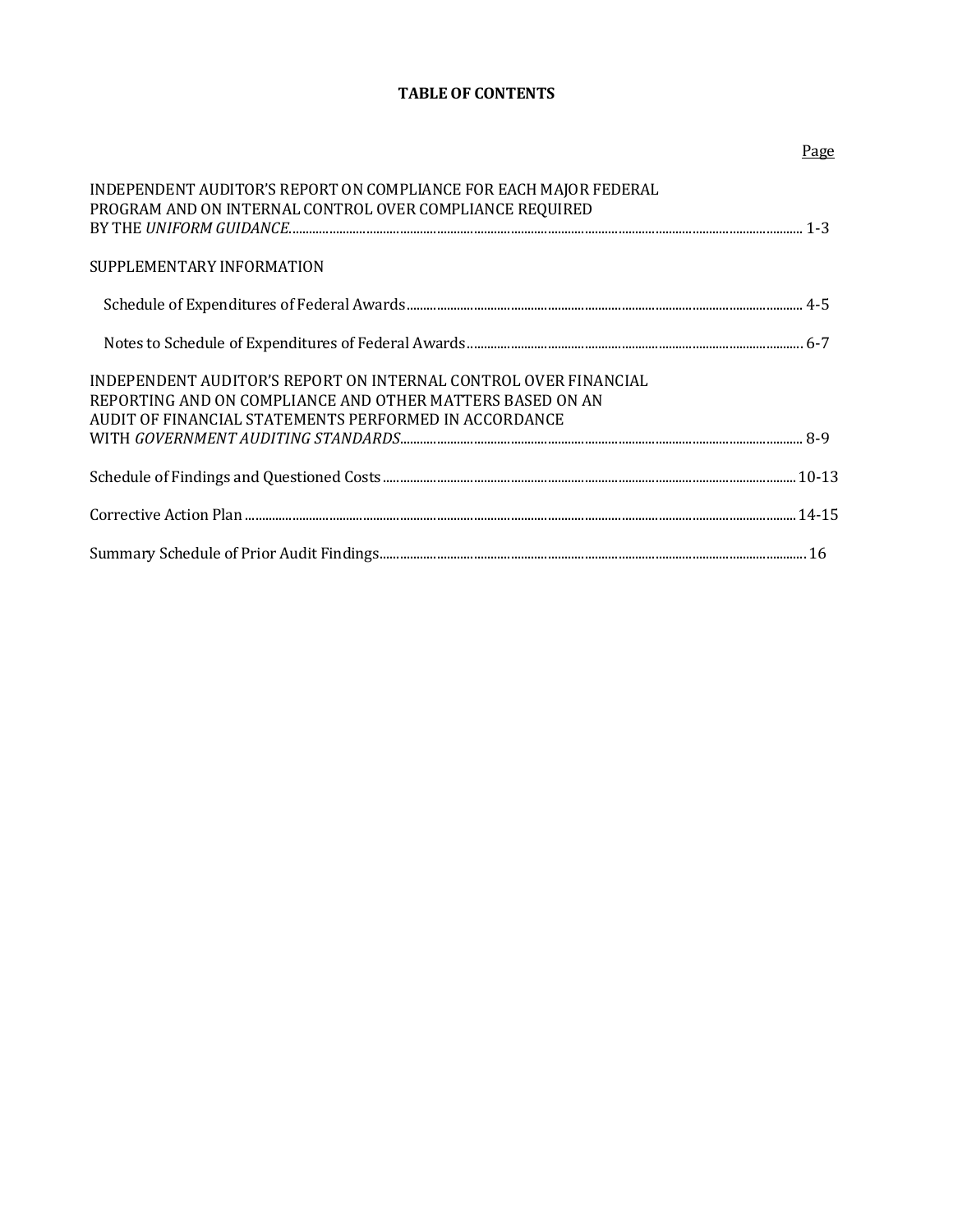

2425 E. Grand River Ave., Suite 1, Lansing, MI 48912

6 517.323.7500 ₿ 517.323.6346

### **INDEPENDENT AUDITOR'S REPORT ON COMPLIANCE FOR EACH MAJOR FEDERAL PROGRAM AND ON INTERNAL CONTROL OVER COMPLIANCE REQUIRED BY THE** *UNIFORM GUIDANCE*

To the Board of Commissioners of Van Buren County Paw Paw, Michigan

#### **Report on Compliance for Each Major Federal Program**

We have audited Van Buren County, Michigan's (the County) compliance with the types of compliance requirements described in the *OMB Compliance Supplement* that could have a direct and material effect on each of the County's major federal programs for the year ended September 30, 2021. The County's major federal programs are identified in the summary of auditor's results section of the accompanying schedule of findings and questioned costs.

The County's basic financial statements include the operations of the Van Buren County Road Commission, discretely presented component unit, which expended \$973,586 in federal awards, which are not included in the Schedule of Expenditures of Federal Awards for the year ended September 30, 2021. The Van Buren County Road Commission did not have a single audit required because the Michigan Department of Transportation (MDOT) requires that road commissions report all federal and state grants pertaining to their county whether it is subject to single audit at their level or not. During the year ended December 31, 2020, the federal aid received and expended by the Van Buren County Road Commission was \$973,586 for contracted projects and \$0 for negotiated projects. Contracted projects are defined as projects performed by private contractors paid for and administrated by MDOT. The contracted federal projects are not subject to single audit requirements by the road commissions, as they are included in MDOT's single audit. Negotiated projects are defined as projects performed by road commission employees or private contractors paid for and administered by the road commission which are subject to single audit requirements, if the amount expended is \$750,000 or more.

#### *Management's Responsibility*

Management is responsible for compliance with the federal statutes, regulations, and the terms and conditions of its federal awards applicable to its federal programs.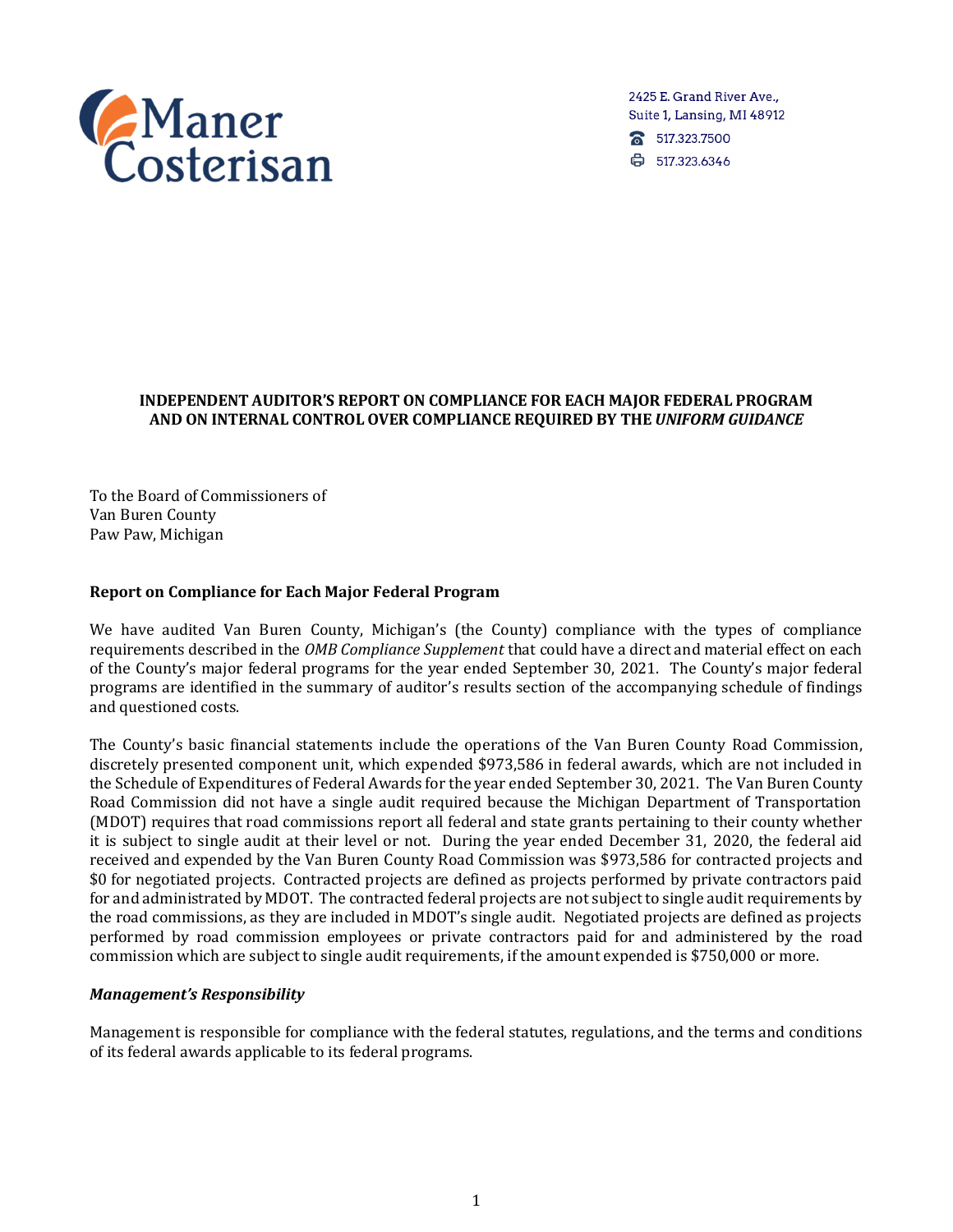### *Auditor's Responsibility*

Our responsibility is to express an opinion on compliance for each of the County's major federal programs based on our audit of the types of compliance requirements referred to above. We conducted our audit of compliance in accordance with auditing standards generally accepted in the United States of America; the standards applicable to financial audits contained in *Government Auditing Standards*, issued by the Comptroller General of the United States; and the audit requirements of Title 2 U.S. *Code of Federal Regulations* Part 200, *Uniform Administrative Requirements, Cost Principles, and Audit Requirements for Federal Awards* (Uniform Guidance). Those standards and the Uniform Guidance require that we plan and perform the audit to obtain reasonable assurance about whether noncompliance with the types of compliance requirements referred to above that could have a direct and material effect on a major federal program occurred. An audit includes examining, on a test basis, evidence about the County's compliance with those requirements and performing such other procedures as we considered necessary in the circumstances.

We believe that our audit provides a reasonable basis for our opinion on compliance for each major federal program. However, our audit does not provide a legal determination of the County's compliance.

#### *Opinion on Each Major Federal Program*

In our opinion, Van Buren County, Michigan, complied, in all material respects, with the types of compliance requirements referred to above that could have a direct and material effect on each of its major federal programs for the year ended September 30, 2021.

#### **Report on Internal Control Over Compliance**

Management of the County is responsible for establishing and maintaining effective internal control over compliance with the types of compliance requirements referred to above. In planning and performing our audit of compliance, we considered the County's internal control over compliance with the types of requirements that could have a direct and material effect on each major federal program to determine the auditing procedures that are appropriate in the circumstances for the purpose of expressing an opinion on compliance for each major federal program and to test and report on internal control over compliance in accordance with the Uniform Guidance, but not for the purpose of expressing an opinion on the effectiveness of internal control over compliance. Accordingly, we do not express an opinion on the effectiveness of the County's internal control over compliance.

A *deficiency in internal control over compliance* exists when the design or operation of a control over compliance does not allow management or employees, in the normal course of performing their assigned functions, to prevent, or detect and correct, noncompliance with a type of compliance requirement of a federal program on a timely basis. A *material weakness in internal control over compliance* is a deficiency, or a combination of deficiencies, in internal control over compliance, such that there is a reasonable possibility that material noncompliance with a type of compliance requirement of a federal program will not be prevented, or detected and corrected, on a timely basis. A *significant deficiency in internal control over compliance* is a deficiency, or a combination of deficiencies, in internal control over compliance with a type of compliance requirement of a federal program that is less severe than a material weakness in internal control over compliance, yet important enough to merit attention by those charged with governance.

Our consideration of internal control over compliance was for the limited purpose described in the first paragraph of this section and was not designed to identify all deficiencies in internal control over compliance that might be material weaknesses or significant deficiencies. We did not identify any deficiencies in internal control over compliance that we consider to be material weaknesses. However, material weaknesses may exist that have not been identified.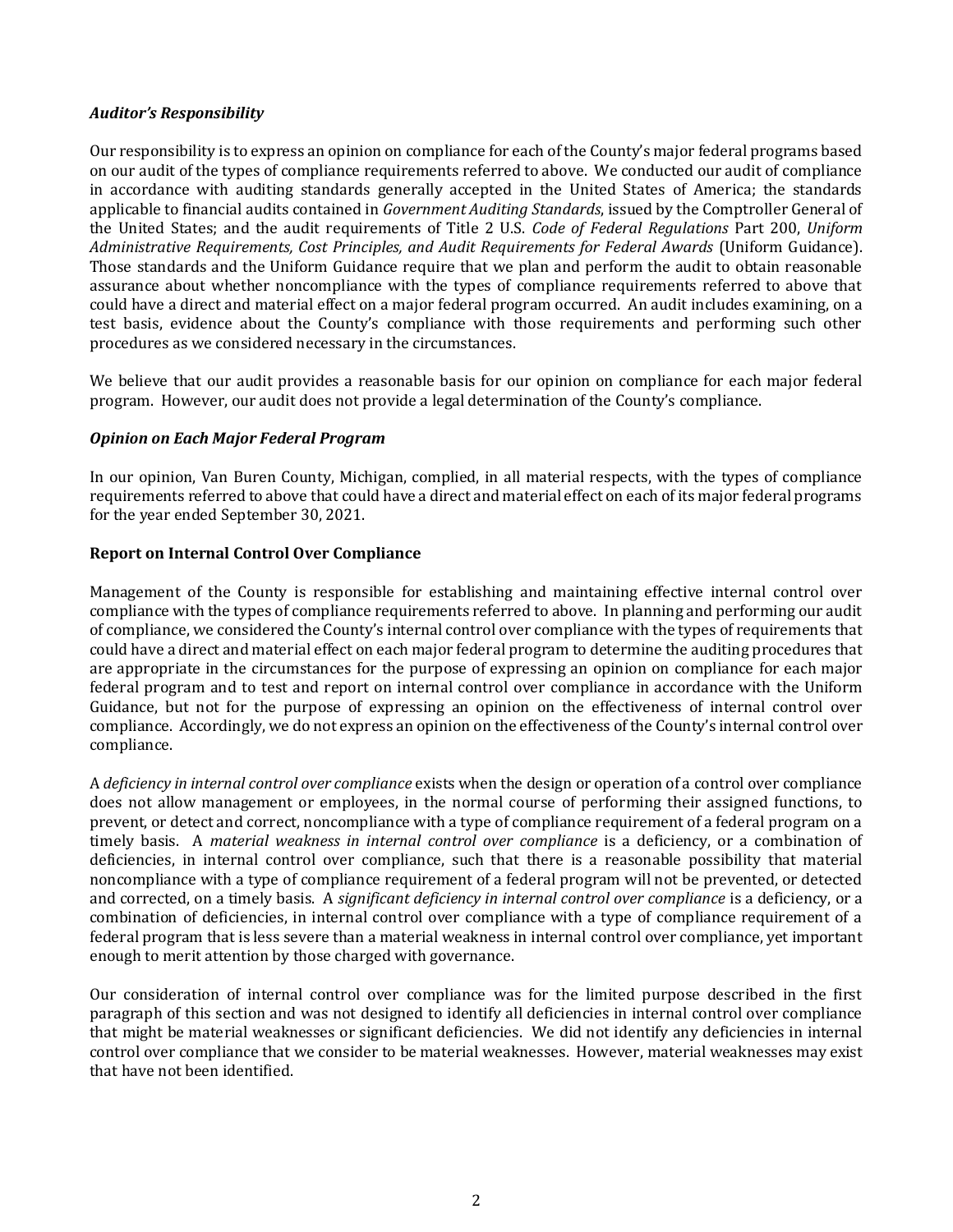The purpose of this report on internal control over compliance is solely to describe the scope of our testing of internal control over compliance and the results of that testing based on the requirements of the Uniform Guidance. Accordingly, this report is not suitable for any other purpose.

### **Report on Schedule of Expenditures of Federal Awards Required by the Uniform Guidance**

We have audited the financial statements of the governmental activities, the business-type activities, the aggregate discretely presented component units, each major fund, and the aggregate remaining fund information of Van Buren County, Michigan, as of and for the year ended September 30, 2021, and the related notes to the financial statements, which collectively comprise the County's basic financial statements. We did not audit the financial statements of the Van Buren County Road Commission, which represents 90%, 94%, and 97%, respectively, of the assets, net position, and revenues of the aggregate discretely presented component units. We issued our report thereon dated April 22, 2022, which contained unmodified opinions on those financial statements based on our audit and the report of other auditors. Our audit was conducted for the purpose of forming opinions on the financial statements that collectively comprise the basic financial statements. The accompanying schedule of expenditures of federal awards is presented for purposes of additional analysis as required by the Uniform Guidance and is not a required part of the basic financial statements. Such information is the responsibility of management and was derived from and relates directly to the underlying accounting and other records used to prepare the basic financial statements. The information has been subjected to the auditing procedures applied in the audit of the basic financial statements and certain additional procedures, including comparing and reconciling such information directly to the underlying accounting and other records used to prepare the basic financial statements or to the basic financial statements themselves, and other additional procedures in accordance with auditing standards generally accepted in the United States of America.

In our opinion, the schedule of expenditures of federal awards is fairly stated, in all material respects, in relation to the basic financial statements as a whole.

Many Costeinan PC

April 22, 2022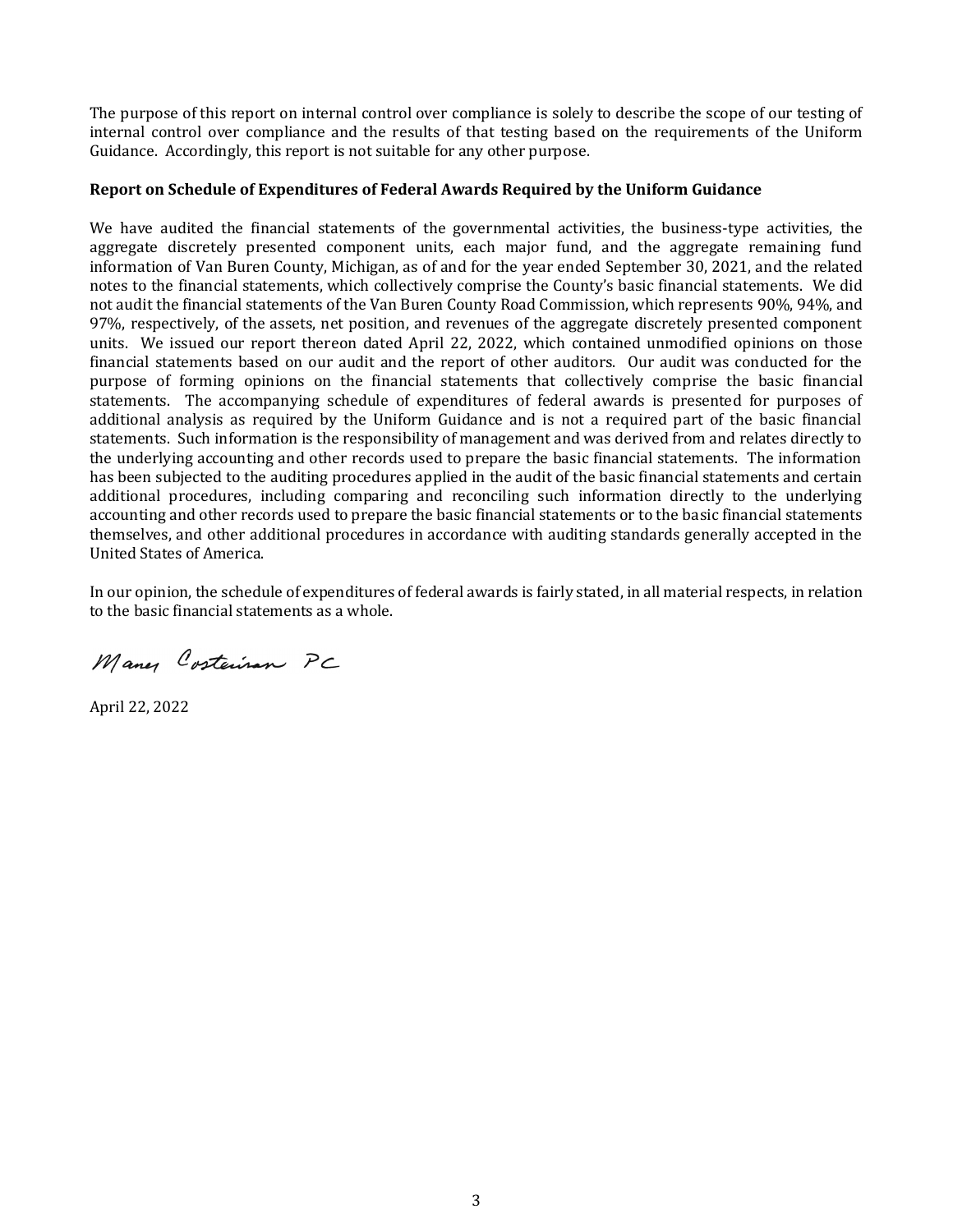### **VAN BUREN COUNTY, MICHIGAN SCHEDULE OF EXPENDITURES OF FEDERAL AWARDS YEAR ENDED SEPTEMBER 30, 2021**

| Federal Grantor/Pass-Through Grantor/Program Title                                                                                                                                                                                                                                                                                                                                                                           | Assistance<br>Listing<br>Number | Pass-Through<br><b>Grantors Number</b>                                                 | Expenditures                                               |
|------------------------------------------------------------------------------------------------------------------------------------------------------------------------------------------------------------------------------------------------------------------------------------------------------------------------------------------------------------------------------------------------------------------------------|---------------------------------|----------------------------------------------------------------------------------------|------------------------------------------------------------|
| U.S. DEPARTMENT OF HOUSING AND URBAN DEVELOPMENT<br>Passed through Michigan Economic Development Corporation<br>Community Development Block Grant - State's Program<br>Van Buren County Site Planning Grant                                                                                                                                                                                                                  | 14.228                          | <b>MSC 219018-EDPA</b>                                                                 | \$<br>80,461                                               |
| U.S. DEPARTMENT OF JUSTICE<br><b>Direct Programs</b><br><b>Bulletproof Vest Partnership Program</b>                                                                                                                                                                                                                                                                                                                          | 16.607                          | N/A                                                                                    | 3,624                                                      |
| Drug Court Discretionary Grant Program<br>Drug Court                                                                                                                                                                                                                                                                                                                                                                         | 16.585                          | N/A                                                                                    | 247,186                                                    |
| Criminal and Juvenile Justice and Mental Health<br><b>Collaboration Program</b><br>Program Year 2020                                                                                                                                                                                                                                                                                                                         | 16.745                          | N/A                                                                                    | 262,576                                                    |
| Passed through Michigan State Police<br>COVID-19 - Coronavirus Emergency Supplemental Funding                                                                                                                                                                                                                                                                                                                                | 16.034                          | 2020-VB-BX0434                                                                         | 249,529                                                    |
| Edward Byrne Memorial Justice Assistance Grant Program<br>Program Year 2021                                                                                                                                                                                                                                                                                                                                                  | 16.738                          | N/A                                                                                    | 40,000                                                     |
| TOTAL U.S. DEPARTMENT OF JUSTICE                                                                                                                                                                                                                                                                                                                                                                                             |                                 |                                                                                        | 802,915                                                    |
| <b>U.S. DEPARTMENT OF TRANSPORTATION</b><br>Passed through Michigan Department of Transportation<br>Formula Grants for Rural Areas <sup>(c)</sup><br>Operating Assistance - Section 5311<br>COVID-19 - Operating Assistance - Section 5311 - CARES<br>COVID-19 - Operating Assistance - Section 5311 - CARES Flex<br>Capital Grant - Section 5311<br>Capital Grant - Section 5311<br>Rural Transportation Assistance Program | 20.509                          | 2017-0136/P10<br>2017-0136/P10<br>2017-0136/P11<br>2017-0176/P2<br>2017-0136/P5<br>N/A | 369,851<br>301,223<br>162,176<br>35,000<br>83,690<br>4,695 |
|                                                                                                                                                                                                                                                                                                                                                                                                                              |                                 |                                                                                        | 956,635                                                    |
| Passed through State Court Administrative Office (SCAO)<br>Highway Safety Cluster <sup>(d)</sup><br>Alcohol Impaired Driving Countermeasures Incentives Grant<br>TOTAL U.S. DEPARTMENT OF TRANSPORTATION                                                                                                                                                                                                                     | 20.601                          | 22059                                                                                  | 40,317<br>996,952                                          |
| <b>U.S. DEPARTMENT OF TREASURY</b><br>Passed through Michigan Department of Treasury<br>Coronavirus Relief Funds<br>COVID-19 - PSPHPR                                                                                                                                                                                                                                                                                        | 21.019                          | 80-0000-PSPHPR                                                                         | 269,390                                                    |
| ENVIRONMENTAL PROTECTION AGENCY<br>Direct Program<br>Brownfields Multipurpose, Assessment, Revolving<br>Loan Fund and Cleanup Cooperative Agreements                                                                                                                                                                                                                                                                         | 66.818                          |                                                                                        |                                                            |
| <b>EPA Petroleum Assessment</b>                                                                                                                                                                                                                                                                                                                                                                                              |                                 | N/A                                                                                    | 60,957                                                     |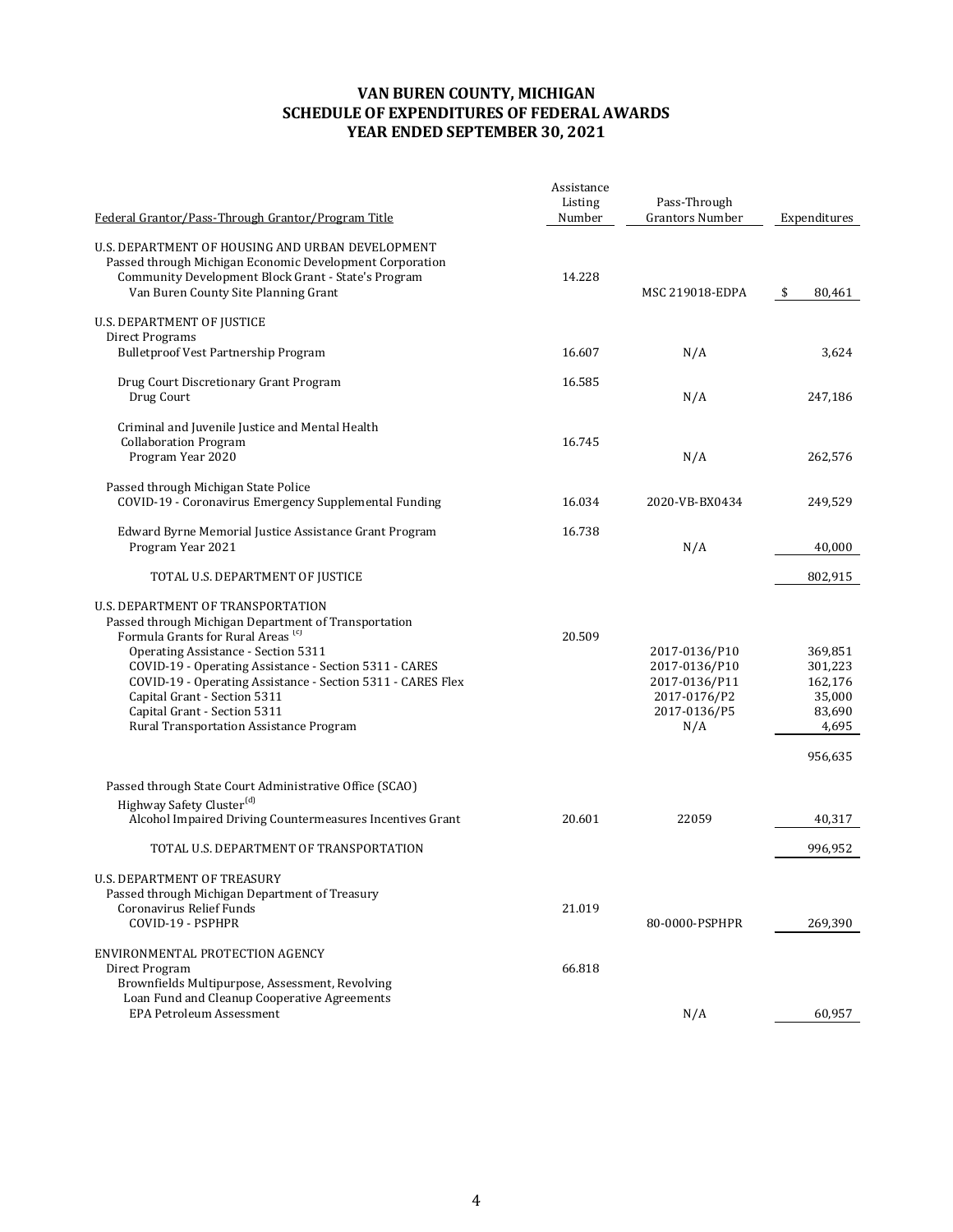#### **VAN BUREN COUNTY, MICHIGAN SCHEDULE OF EXPENDITURES OF FEDERAL AWARDS (continued) YEAR ENDED SEPTEMBER 30, 2021**

| Federal Grantor/Pass-Through Grantor/Program Title                                                                                                                                              | Assistance<br>Listing<br>Number | Pass-Through<br><b>Grantors Number</b>                                           | Expenditures                           |
|-------------------------------------------------------------------------------------------------------------------------------------------------------------------------------------------------|---------------------------------|----------------------------------------------------------------------------------|----------------------------------------|
| U.S. DEPARTMENT OF HEALTH AND HUMAN SERVICES<br>Direct Program<br>Substance Abuse and Mental Health Services<br>Projects of Regional and National Significance                                  | 93.243                          |                                                                                  |                                        |
| Program Year 2020-21                                                                                                                                                                            |                                 | N/A                                                                              | 336,043<br>\$                          |
| Passed through Michigan Department of Human Services<br>Title IV-D, Child Support Enforcement <sup>(c)</sup>                                                                                    | 93.563                          |                                                                                  |                                        |
| Cooperative Reimbursement Program <sup>(a)</sup>                                                                                                                                                |                                 | CSCOM17-80003                                                                    | 1,152,474                              |
| Federal Incentive Payments <sup>(b)</sup>                                                                                                                                                       |                                 | N/A                                                                              | 108,800                                |
|                                                                                                                                                                                                 |                                 |                                                                                  | 1,261,274                              |
| Foster Care, Title IV-E                                                                                                                                                                         | 93.658                          |                                                                                  |                                        |
| Child and Parent Legal Representation - 2021 Part I                                                                                                                                             |                                 | E20213221-00                                                                     | 131,726                                |
| TOTAL U.S. DEPARTMENT OF HEALTH AND HUMAN SERVICES                                                                                                                                              |                                 |                                                                                  | 1,729,043                              |
| U.S. DEPARTMENT OF HOMELAND SECURITY<br>Direct Program                                                                                                                                          |                                 |                                                                                  |                                        |
| COVID-19 - Disaster Grants - Public Assistance                                                                                                                                                  | 97.036                          | N/A                                                                              | 1,275                                  |
| Passed through Michigan State Police                                                                                                                                                            |                                 |                                                                                  |                                        |
| Homeland Security Grant Program<br>2017 Homeland Security Grant Program<br>2018 Homeland Security Grant Program<br>2019 Homeland Security Grant Program<br>2020 Homeland Security Grant Program | 97.067                          | EMW-2017-SS-00013<br>EMW-2018-SS-00042<br>EMW-2019-SS-00021<br>EMW-2020-SS-00044 | 35,097<br>525,697<br>297,052<br>22,008 |
|                                                                                                                                                                                                 |                                 |                                                                                  | 879,854                                |
| <b>Emergency Management Performance Grants</b>                                                                                                                                                  | 97.042                          | EMC-2021-EP-00003                                                                | 34,968                                 |
| TOTAL U.S. DEPARTMENT OF HOMELAND SECURITY                                                                                                                                                      |                                 |                                                                                  | 916,097                                |
| TOTAL EXPENDITURES OF FEDERAL AWARDS                                                                                                                                                            |                                 |                                                                                  | 4,855,815<br>\$                        |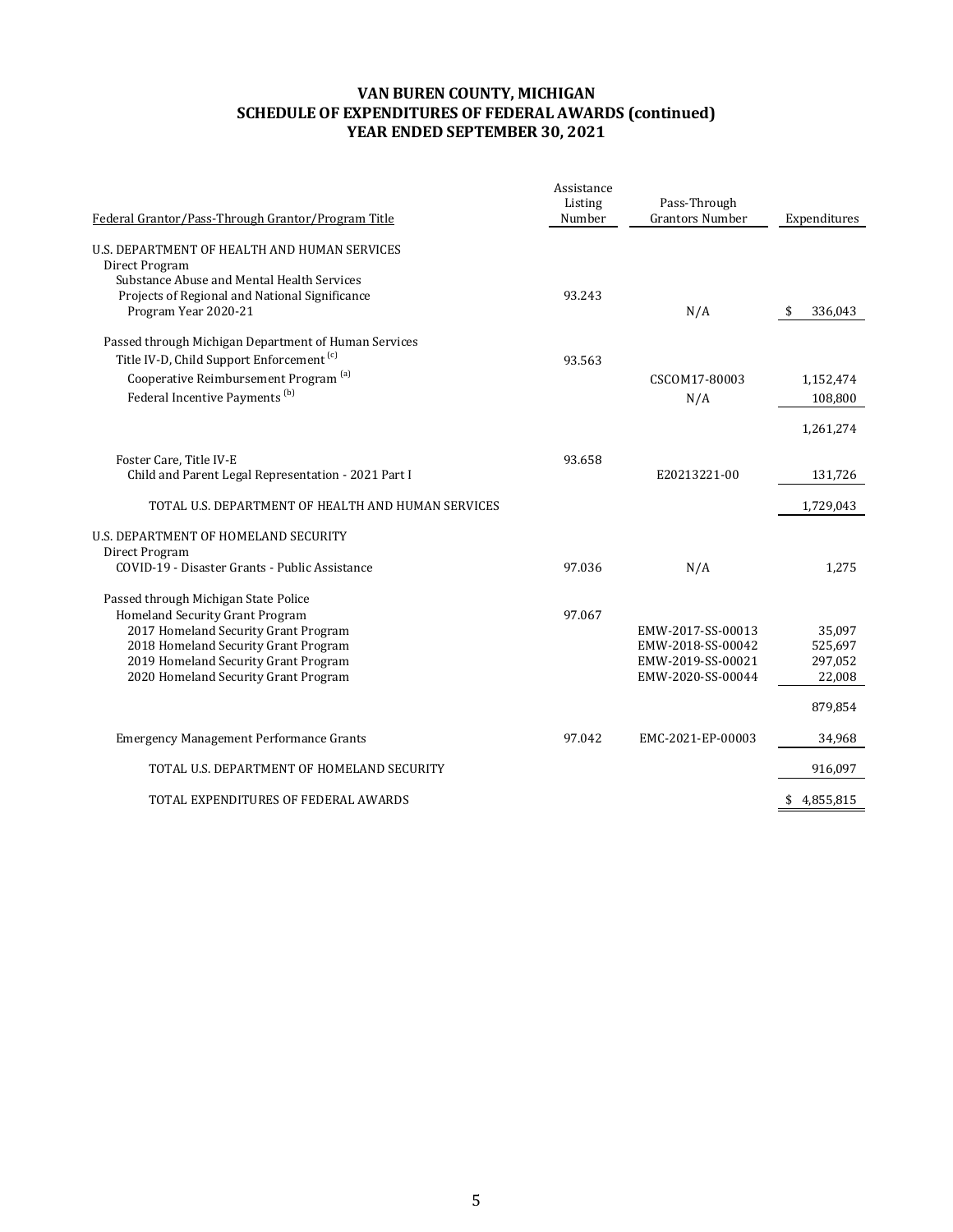#### **VAN BUREN COUNTY, MICHIGAN NOTES TO SCHEDULE OF EXPENDITURES OF FEDERAL AWARDS**

### **NOTE 1 - BASIS OF PRESENTATION**

The accompanying Schedule of Expenditures of Federal Awards (the "Schedule") includes the federal grant activity of Van Buren County, Michigan, under programs of the federal government for the year ended September 30, 2021. The information in this schedule is presented in accordance with the requirements of the Title 2 U.S. *Code of Federal Regulations* Part 200, *Uniform Administrative Requirements, Cost Principles, and Audit Requirements for Federal Awards* (Uniform Guidance). Because the schedule presents only a selected portion of the operations of the County, it is not intended to and does not present the financial position or changes in net position of Van Buren County.

### **NOTE 2 - SUMMARY OF SIGNIFICANT ACCOUNTING POLICIES**

Expenditures reported on the Schedule are reported on the modified accrual basis of accounting. Such expenditures are recognized following the cost principles contained in the Uniform Guidance, wherein certain types of expenditures are not allowable or are limited as to reimbursement. Negative amounts (if any) shown on the Schedule represent adjustments or credits made in the normal course of business to amounts reported as expenditures in prior years. Pass-through entity identifying numbers are presented where available. The County has elected to not use the 10-percent de minimis indirect cost rate allowed under the Uniform Guidance.

Federal awards of the Van Buren County Road Commission are excluded from the accompanying Schedule of Expenditures of Federal Awards. This component unit's audit report is issued under separate cover. To view copies of those reports, contact the administrative offices of the component unit or the Van Buren County Clerk's office.

### **NOTE 3 - SUMMARY OF SIGNIFICANT EXPLANATIONS OF SCHEDULE**

The following descriptions identified below as (a) - (d) represent explanations that cross reference to amounts on the Schedule of Expenditures of Federal Awards:

- (a) Reimbursement of these contracts is passed through the State Department of Human Services (DHS). The amounts reported on the Schedule of Expenditures of Federal Awards represent the Federal portion of the respective amounts based on 66% of Title IV-D eligible expenditures for the applicable grants. The entire amount paid by DHS for the reimbursed expenditures is considered Federal.
- (b) The reimbursements for the IV-D Incentive Payments Program are based on support payments collected. Expenditures have been reported to the extent of earned revenues and are 100% Federal.
- (c) Denotes programs tested as "major programs".
- (d) Denotes programs required to be clustered by United States Department of Transportation.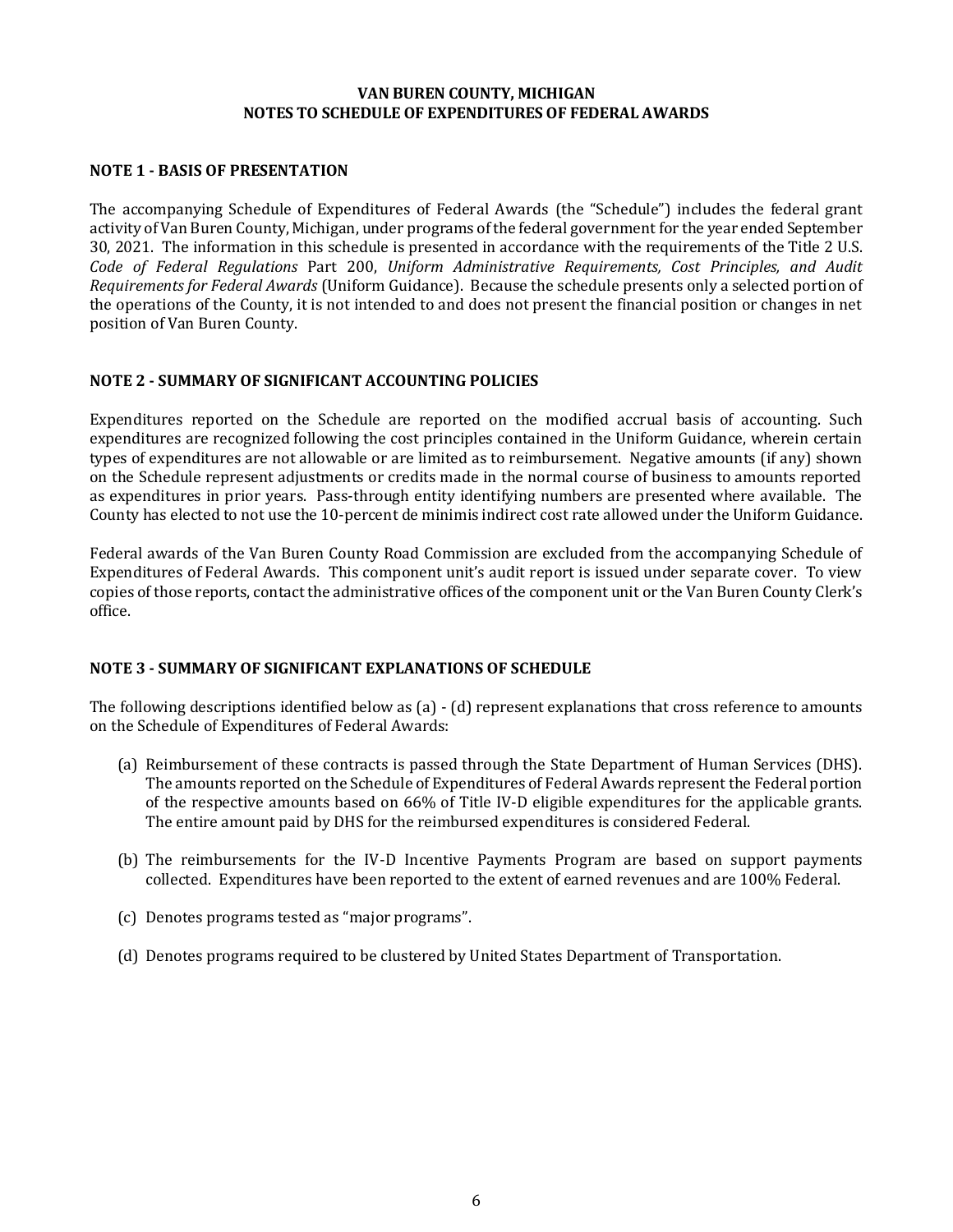#### **VAN BUREN COUNTY, MICHIGAN NOTES TO SCHEDULE OF EXPENDITURES OF FEDERAL AWARDS**

### **NOTE 4 - RECONCILIATION TO SCHEDULE OF EXPENDITURES OF FEDERAL AWARDS**

The following reconciles the intergovernmental revenues reported in the September 30, 2021, basic financial statements to the expenditures of the County administered federal programs reported on the Schedule of Expenditures of Federal Awards:

|                                           | Federal/<br>State/Local<br>Revenue | Less<br>State/Local<br>Revenue | Federal<br>Award<br>Expenditures |
|-------------------------------------------|------------------------------------|--------------------------------|----------------------------------|
| PRIMARY GOVERNMENT                        |                                    |                                |                                  |
| General fund                              |                                    |                                |                                  |
| Cooperative Reimbursement Program         | \$<br>1,152,474                    | \$                             | \$<br>1,152,474                  |
| <b>IV-D</b> Incentive                     | 108,800                            |                                | 108,800                          |
| Foster care program                       | 131,726                            |                                | 131,726                          |
| <b>Specialty Courts</b>                   | 1,593,912                          | 667,790                        | 926,122                          |
| <b>Disaster Contingency</b>               | 250,804                            |                                | 250,804                          |
| <b>Emergency Management</b>               | 34,968                             |                                | 34,968                           |
| Public Safety Public Health               | 124,760                            |                                | 124,760                          |
| <b>CDBG</b>                               | 80,461                             |                                | 80,461                           |
| Other Programs                            | 3,493,302                          | 3,493,302                      |                                  |
| Total general fund                        | 6,971,207                          | 4,161,092                      | 2,810,115                        |
| Special revenue funds                     |                                    |                                |                                  |
| <b>Homeland Security Grants</b>           | 879,854                            |                                | 879,854                          |
| Sheriff's Extra Voted Millage             | 172,093                            | 23,839                         | 148,254                          |
| Other Funds                               | 861,282                            | 861,282                        |                                  |
| Total special revenue funds               | 1,913,229                          | 885,121                        | 1,028,108                        |
| Enterprise funds                          |                                    |                                |                                  |
| <b>Public Transit</b>                     | 1,850,661                          | 894,026                        | 956,635                          |
| TOTAL PRIMARY GOVERNMENT                  | 10,735,097                         | 5,940,239                      | 4,794,858                        |
| <b>COMPONENT UNITS</b>                    |                                    |                                |                                  |
| <b>Brownfield Redevelopment Authority</b> | 60,957                             |                                | 60,957                           |
| TOTAL REPORTING ENTITY                    | 10,796,054                         | 5,940,239                      | \$<br>4,855,815                  |

#### **NOTE 5 - SUBRECIPIENTS**

No federal awards were passed through by the County to any subrecipients during the year.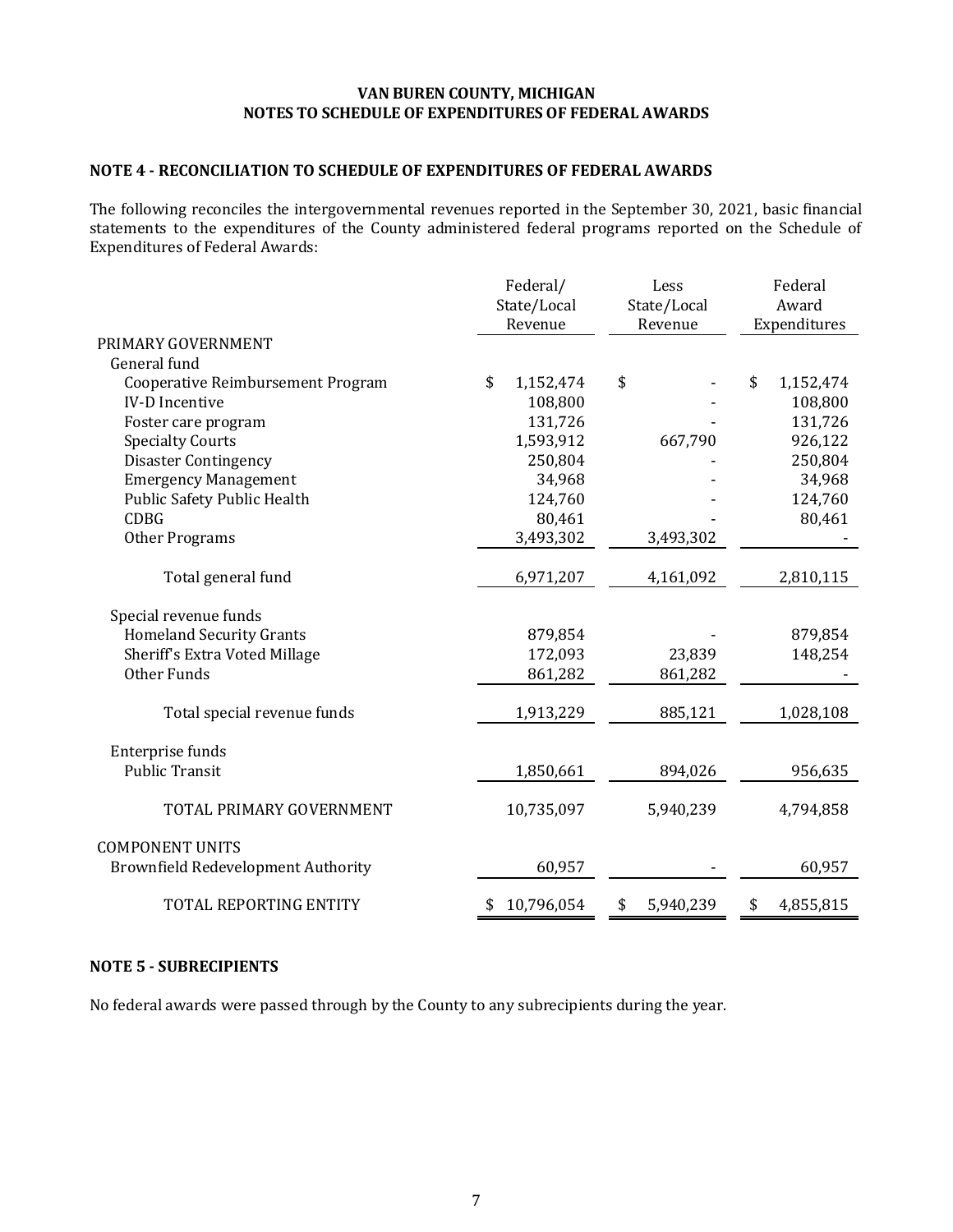

2425 E. Grand River Ave., Suite 1, Lansing, MI 48912

6 517.323.7500 ₿ 517.323.6346

### **INDEPENDENT AUDITOR'S REPORT ON INTERNAL CONTROL OVER FINANCIAL REPORTING AND ON COMPLIANCE AND OTHER MATTERS BASED ON AN AUDIT OF FINANCIAL STATEMENTS PERFORMED IN ACCORDANCE WITH** *GOVERNMENT AUDITING STANDARDS*

To the Board of Commissioners of Van Buren County Paw Paw, Michigan

We have audited, in accordance with the auditing standards generally accepted in the United States of America and the standards applicable to financial audits contained in *Government Auditing Standards,* issued by the Comptroller General of the United States, the financial statements of the governmental activities, the businesstype activities, the aggregate discretely presented component units, each major fund, and the aggregate remaining fund information of Van Buren County, Michigan (the County), as of and for the year ended September 30, 2021, and the related notes to the financial statements, which collectively comprise the County's basic financial statements, and have issued our report thereon dated April 22, 2022. We did not audit the financial statements of the Van Buren County Road Commission, which represents 90%, 94%, and 97%, respectively, of the assets, net position, and revenues of the aggregate discretely presented component units. Those financial statements were audited by other auditors whose report thereon has been furnished to us, and our opinions, insofar as they relate to the amounts included for the Van Buren County Road Commission, are based solely on the report of the other auditors.

### **Internal Control Over Financial Reporting**

In planning and performing our audit of the financial statements, we considered the County's internal control over financial reporting (internal control) as a basis for designing audit procedures that are appropriate in the circumstances for the purpose of expressing our opinions on the financial statements, but not for the purpose of expressing an opinion on the effectiveness of the County's internal control. Accordingly, we do not express an opinion of the effectiveness of the County's internal control.

Our consideration of internal control was for the limited purpose described in the preceding paragraph and was not designed to identify all deficiencies in internal control that might be material weaknesses or significant deficiencies, and therefore, material weaknesses or significant deficiencies may exist that have not been identified. However, as described in the accompanying schedule of findings and questioned costs, we did identify certain deficiencies in internal control that we consider to be material weaknesses and significant deficiencies.

A *deficiency in internal control* exists when the design or operation of a control does not allow management or employees, in the normal course of performing their assigned functions, to prevent, or detect and correct, misstatements on a timely basis. A *material weakness* is a deficiency, or a combination of deficiencies, in internal control such that there is a reasonable possibility that a material misstatement of the entity's financial statements will not be prevented, or detected and corrected, on a timely basis. We consider the deficiencies described in the accompanying schedule of findings and questioned costs as items 2021-001, 2021-002, and 2021-003 to be material weaknesses.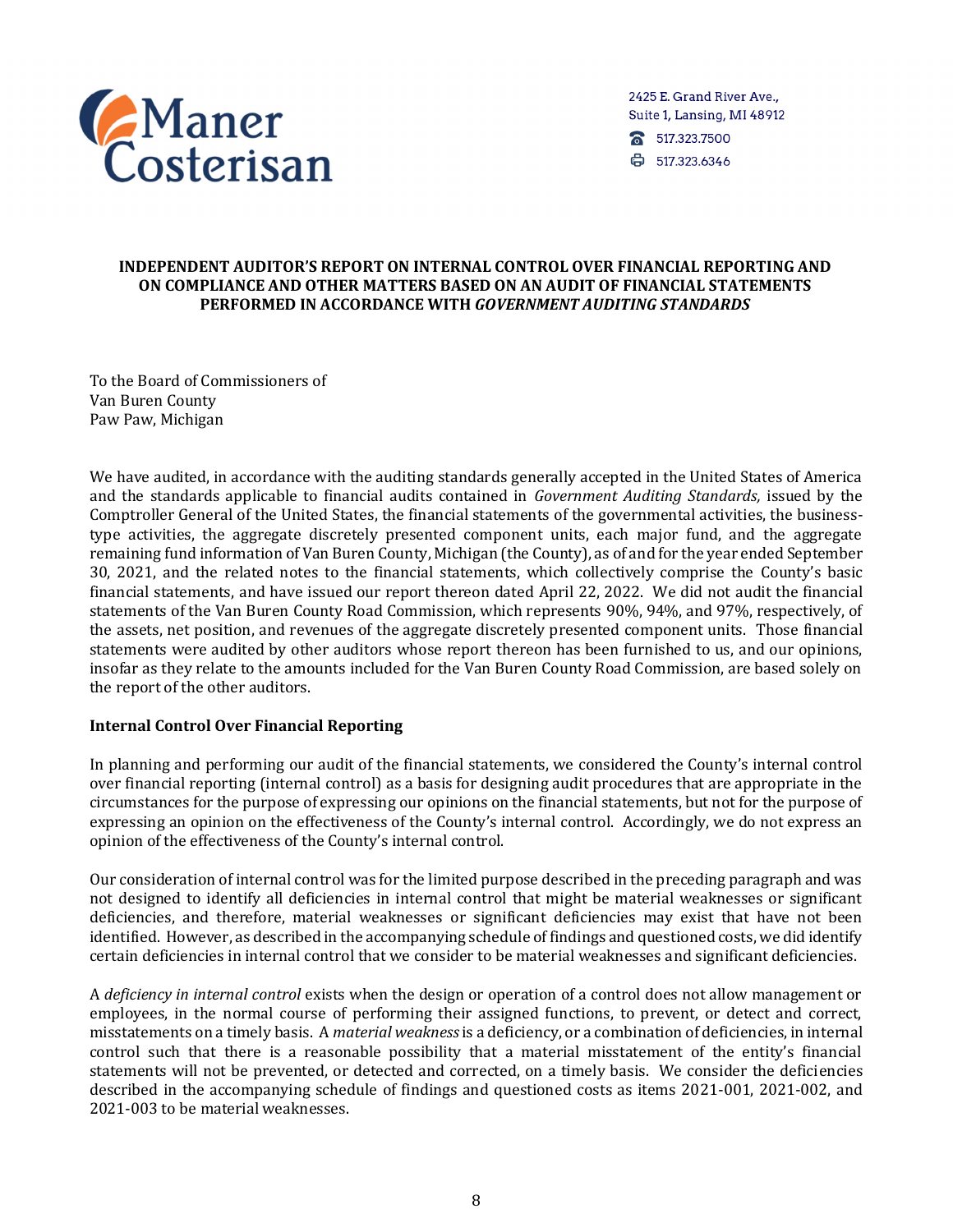A *significant deficiency* is a deficiency, or a combination of deficiencies, in internal control that is less severe than a material weakness, yet important enough to merit attention by those charged with governance. We consider the deficiency described in the accompanying schedule of findings and questioned costs as 2021-004 to be a significant deficiency.

### **Compliance and Other Matters**

As part of obtaining reasonable assurance about whether the County's financial statements are free from material misstatement, we performed tests of its compliance with certain provisions of laws, regulations, contracts, and grant agreements, noncompliance with which could have a direct and material effect on the financial statements. However, providing an opinion on compliance with those provisions was not an objective of our audit, and accordingly, we do not express such an opinion. The results of our tests disclosed an instance of noncompliance or other matter, described in the accompanying schedule of findings and questioned costs as 2021-005, that is required to be reported under *Government Auditing Standards*.

#### **County's Responses to the Findings**

The County's responses to the findings identified in our audit are described in the accompanying corrective action plan. The County's responses were not subjected to the auditing procedures applied in the audit of the financial statements and, accordingly, we express no opinion on them.

#### **Purpose of this Report**

The purpose of this report is solely to describe the scope of our testing of internal control and compliance and the results of that testing, and not to provide an opinion on the effectiveness of the entity's internal control or on compliance. This report is an integral part of an audit performed in accordance with *Government Auditing Standards* in considering the entity's internal control and compliance. Accordingly, this communication is not suitable for any other purpose.

Many Costeinan PC

April 22, 2022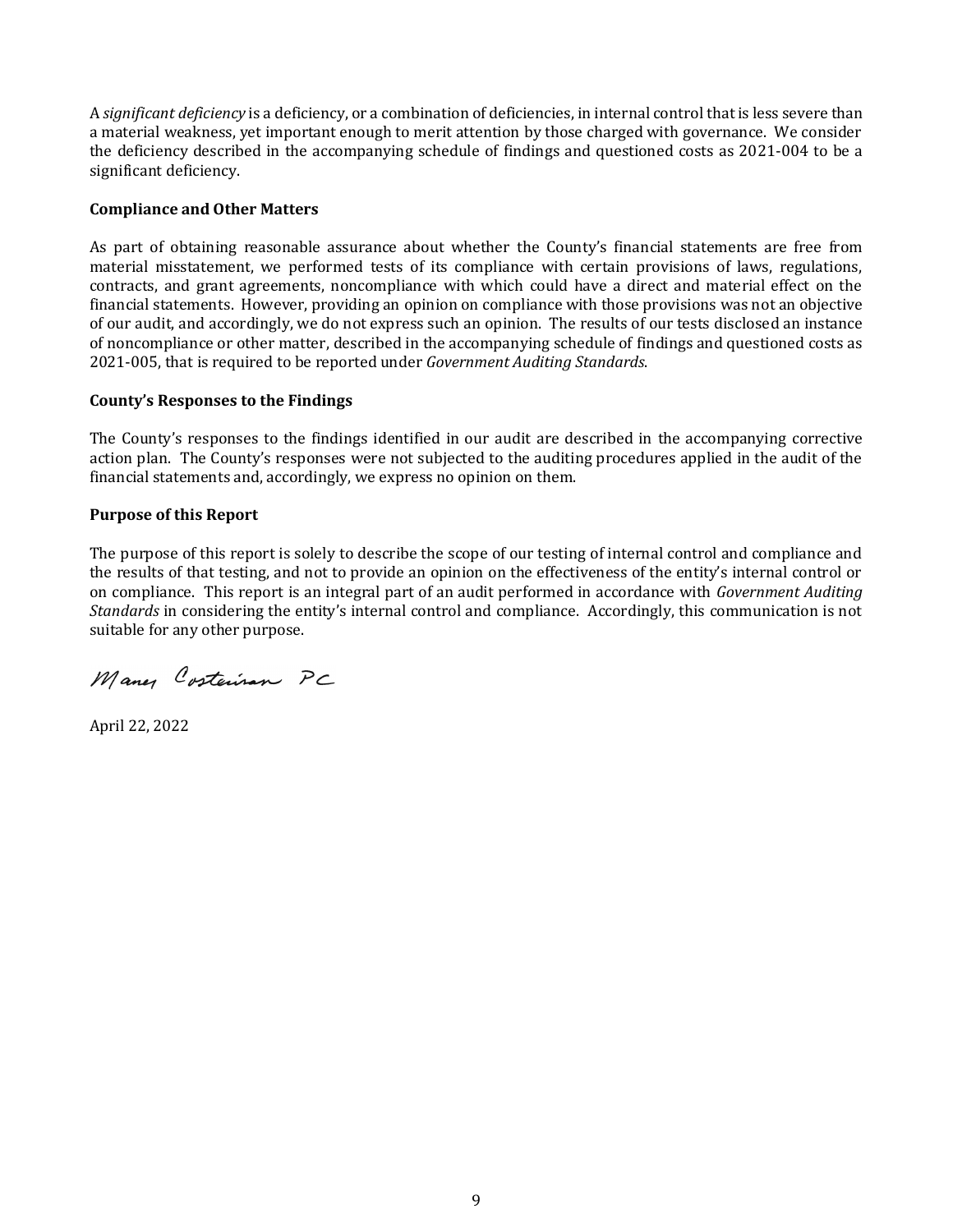### **VAN BUREN COUNTY, MICHIGAN SCHEDULE OF FINDINGS AND QUESTIONED COSTS YEAR ENDED SEPTEMBER 30, 2021**

## **Section I - Summary of Auditor's Results**

### *Financial Statements*

| Type of auditor's report issued based on financial<br>statements prepared in accordance with generally<br>accepted accounting principles: | Unmodified                                                                 |  |  |
|-------------------------------------------------------------------------------------------------------------------------------------------|----------------------------------------------------------------------------|--|--|
| Internal control over financial reporting:                                                                                                |                                                                            |  |  |
| Material weakness(es) identified?<br>➤                                                                                                    |                                                                            |  |  |
| Significant deficiency(ies) identified?<br>⋗                                                                                              | No.                                                                        |  |  |
| Noncompliance material to financial statements noted?                                                                                     | - No                                                                       |  |  |
| <b>Federal Awards</b>                                                                                                                     |                                                                            |  |  |
| Internal control over major programs:                                                                                                     |                                                                            |  |  |
| Material weakness(es) identified?<br>➤                                                                                                    | $\frac{\ }{\ }$ Yes $\frac{X}{Y}$ No                                       |  |  |
| Significant deficiency(ies) identified?<br>≻                                                                                              | $\frac{1}{\sqrt{1-x^2}}$ Yes $\frac{X}{X}$ None reported                   |  |  |
| Type of auditor's report issued on compliance for major programs:                                                                         | Unmodified                                                                 |  |  |
| Any audit findings disclosed that are required to be reported<br>in accordance 2 CFR 200.516(a)?                                          | $Yes$ $X$ No                                                               |  |  |
| Identification of major programs:                                                                                                         |                                                                            |  |  |
| <b>Assistance Listing Number(s)</b>                                                                                                       | Name of Federal Program or Cluster                                         |  |  |
| 93.563<br>20.509                                                                                                                          | Cooperative Reimbursement Program<br><b>Formula Grants for Rural Areas</b> |  |  |
| Dollar threshold used to distinguish between Type A<br>and Type B programs:                                                               | \$750,000                                                                  |  |  |

Auditee qualified as low-risk auditee?  $\overline{\phantom{a}}$  Yes  $\overline{\phantom{a}}$  No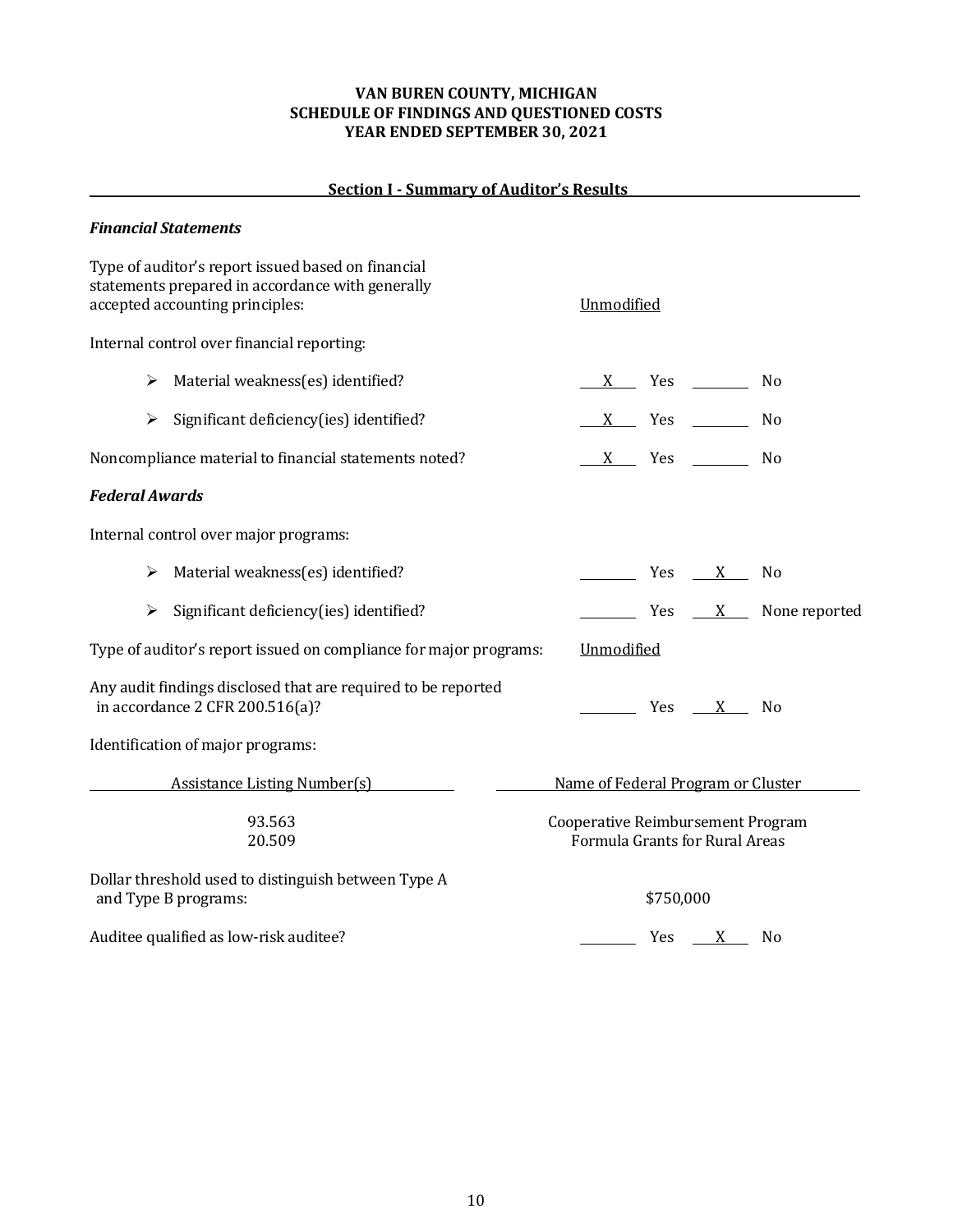### **VAN BUREN COUNTY, MICHIGAN SCHEDULE OF FINDINGS AND QUESTIONED COSTS (continued) YEAR ENDED SEPTEMBER 30, 2021**

### **Section II - Financial Statement Findings**

### 2021-001 MATERIAL JOURNAL ENTRIES PROPOSED BY AUDITORS

Condition: Material journal entries for the proper recognition of cash, accrued liabilities, grant revenue, amounts due from other governmental units, taxes receivable and unavailable revenues were proposed by the auditors. These misstatements were not detected by the County's internal control over financial reporting. These entries were brought to the attention of management and were subsequently recorded in the County's general ledger. A similar issue was noted and reported in our audit comments last year.

Criteria: Auditing standards emphasize that management is responsible for establishing, maintaining, and monitoring internal controls, and for the fair presentation in the financial statements of financial position, results of operations, and cash flows (where applicable), including the notes to the financial statements, in conformity with U.S. generally accepted accounting principles.

Cause: Management did not properly identify the misstatements and record the necessary adjustments.

Effect: The County's financial reports contained material misstatements that were not otherwise identified by management.

Recommendation: We recommend that the County take steps to ensure that material journal entries are not necessary at the time future audit analysis is performed.

#### 2021-002 BANK RECONCILIATIONS

Condition: During our review of the County's internal controls, we noted that bank reconciliations were not being completed and reviewed in a timely manner. At the time of our year end fieldwork in November 2021 it was noted that bank reconciliations had only been performed through May 2021.

Criteria: The reconciliation process is an important part of the County's internal control and accounting procedures. The purpose of reconciliations is to ensure that general ledger account balances are supported by underlying transaction detail or third-party information. They also provide an important internal control, in that any differences identified between the underlying detail and an account balance through the reconciliation process may be indicative of an erroneous entry having been posted or inappropriate activity within the account.

Cause: Management did not perform bank reconciliations for all bank accounts maintained by the County in a timely fashion.

Effect: Without timely reconciliations and review procedures, there is an increased risk of misstatement of assets or errors that might go undetected. The completion of bank reconciliations subsequent to audit fieldwork contributed to a delay in the issuance of the audited financial statements and resulted in the County's audit being delinquent.

Recommendation: All bank reconciliations should be completed in a timely manner (monthly) and be reviewed and agreed to physical supporting documentation by the appropriate level of management within the County.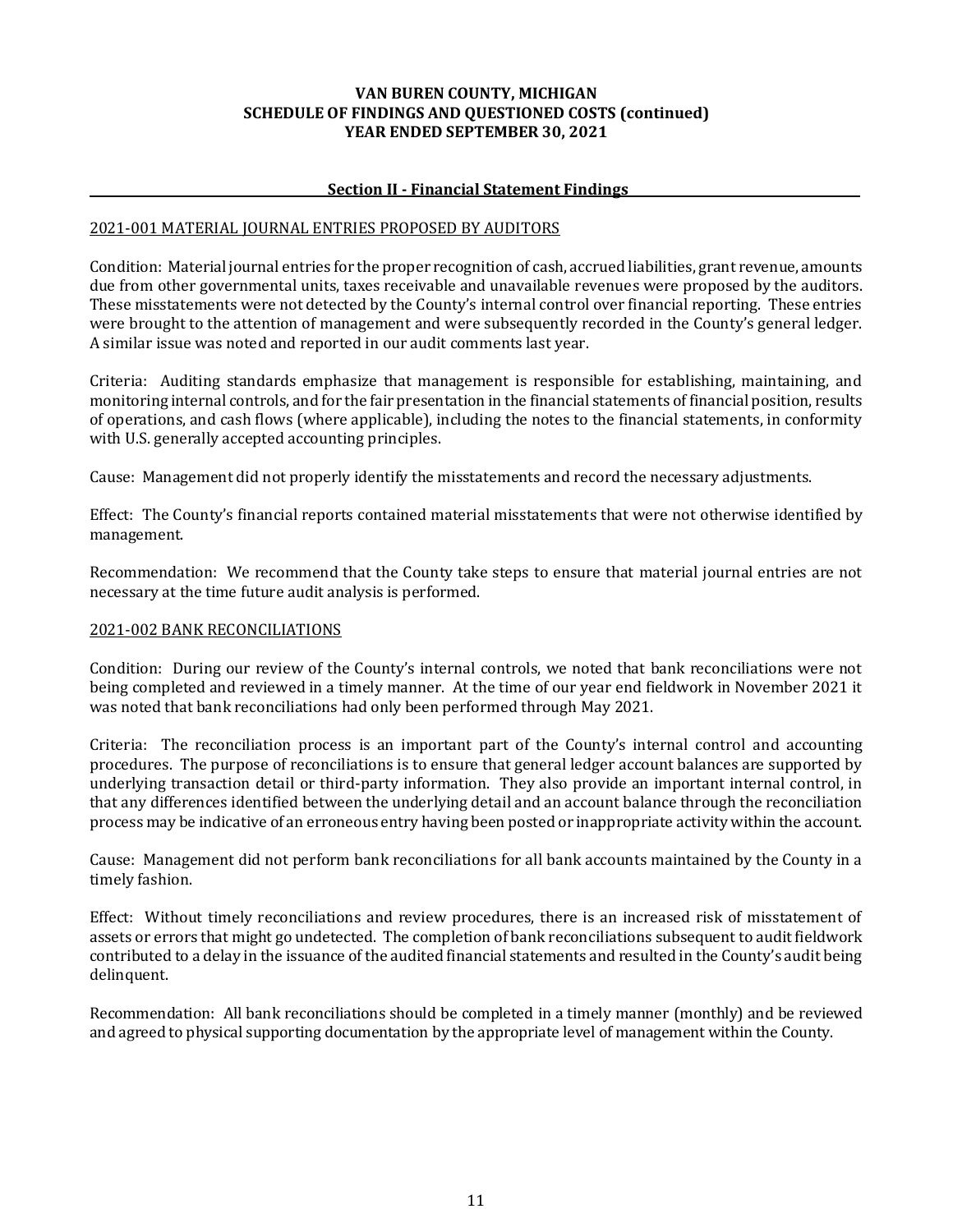### **VAN BUREN COUNTY, MICHIGAN SCHEDULE OF FINDINGS AND QUESTIONED COSTS (continued) YEAR ENDED SEPTEMBER 30, 2021**

### **Section II - Financial Statement Findings (continued)**

#### 2021-003 UNRECORDED INVESTMENTS

Condition: During our review of the County's cash and investments, it was noted that the County holds an investment in common stock that had not been recorded within the County's general ledger. Management of the County became aware of the investment during the year and are working to bring the asset under the control of County management.

Criteria: Michigan Compiled Law (MCL), Section 129.91 (Public Act 20 of 1943, as amended), authorizes local governmental units to make initial deposits and invest in the accounts of federally insured banks, credit unions, and savings and loan associations that have office in Michigan. The County is allowed to invest in bonds, securities, and other direct obligations of the United States or any agency or instrumentality of the United States; repurchase agreements; bankers' acceptances of United States banks; commercial paper rated within the two highest classifications, which matures not more than 270 days after the date of purchase; obligations of the State of Michigan or its political subdivisions, which are rated as investments grade; and mutual funds composed of investment vehicles that are legal for direct investment by local units or government in Michigan.

Cause: The County held an annuity contract which demutualized and was converted to common stock. The County receives dividend payments periodically which have been recorded and deposited by the County, however the underlying investment, which may not be permitted by Public Act 20 of 1943, as amended, was not recorded within the general ledger.

Effect: The County may hold assets that are not in compliance with Public Act 20 of 1943, as amended.

Recommendation: We recommend the County's management review the investment for compliance with Michigan Compiled Law and work to bring the portfolio into compliance without incurring losses of principal, if possible. We also recommend that the County continue to investigate the origin of the investment and determine the proper use of the funds.

### 2021-004 SEGREGATION OF DUTIES - TREASURER'S OFFICE

Condition: We noted that additional separation of duties may be necessary to strengthen internal control in the Treasurer's office. Specifically, we noted that the same individual has the ability and responsibility to process receipts and balances the cash drawers at the end of the day, including her own drawer. This issue was noted and reported in our audit comments last year.

Criteria: The main concept of internal control is to assure that no one person handles all aspects of processing a transaction. Accounting duties should be segregated to the extent possible.

Cause: The County Treasurer's office has a limited number of staff.

Effect: The Treasurer's office would have difficulty identifying general errors or misappropriation of funds as several accounting duties are controlled by a single individual.

Recommendation: We recommend the County take steps to ensure that the accounting duties at the Treasurer's office are segregated to the extent possible. This would include segregating the receipting and reconciling processes and/or implementing additional review procedures by an appropriate level of management to strengthen the internal control system.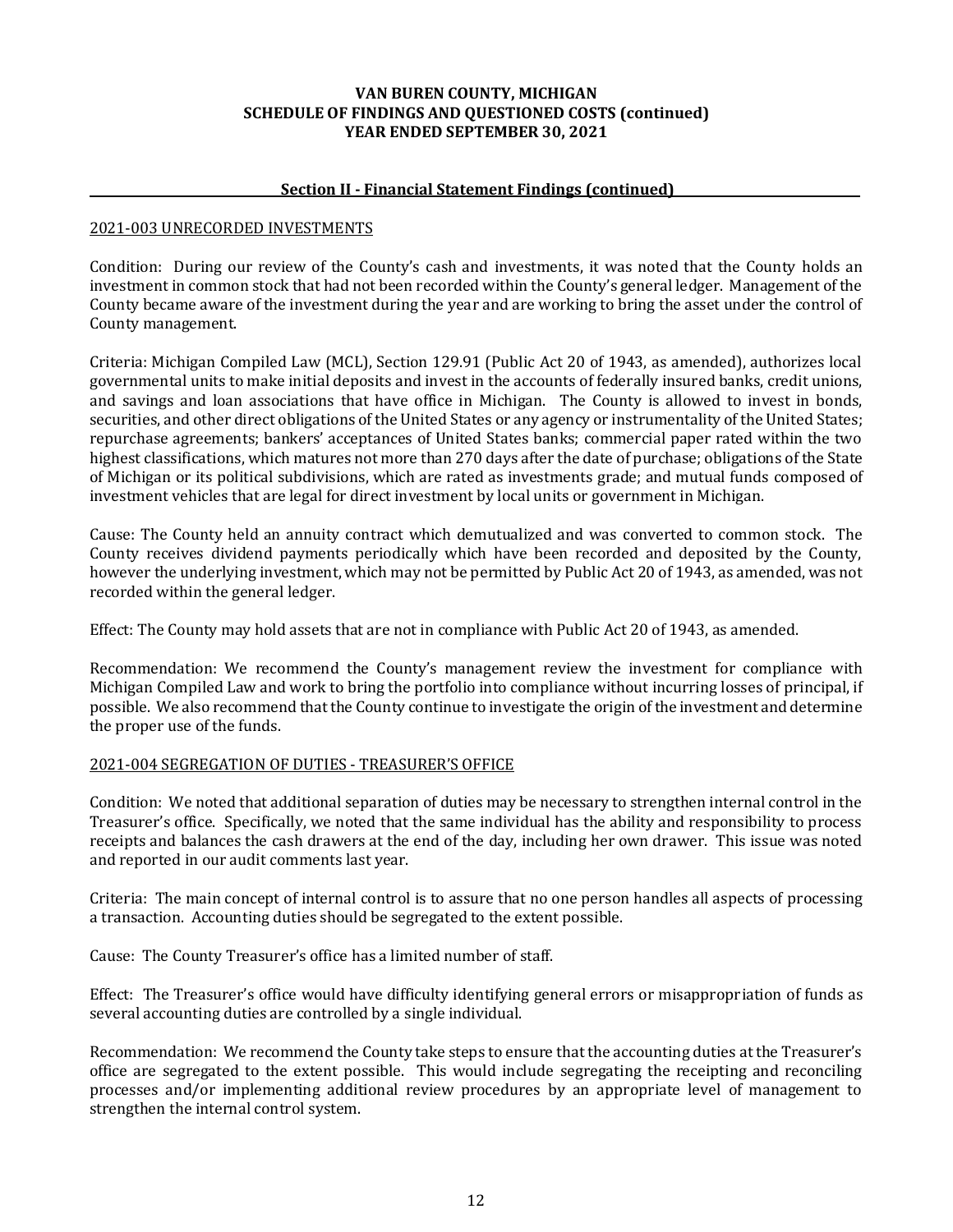### **VAN BUREN COUNTY, MICHIGAN SCHEDULE OF FINDINGS AND QUESTIONED COSTS (continued) YEAR ENDED SEPTEMBER 30, 2021**

### **Section II - Financial Statement Findings (continued)**

#### 2021-005 DELINQUENT ANNUAL FINANCIAL REPORT

Condition: For the year ended September 30, 2021, the County applied for but was denied an extension of time to file the audited financial statements to the State of Michigan.

Criteria: Michigan Public Act 2 of 1968 requires that the annual financial report shall be filed within six (6) months after the end of the fiscal year of the local unit.

Cause: The County did not complete bank reconciliations in a timely manner. September bank reconciliations were complete in April 2022, which delayed the audit.

Effect: For financial information to be beneficial to the users of the financial statements it needs to be timely, when the audit is submitted late it becomes less relevant.

Recommendation: We recommend the County assure that the audit is completed within six (6) months subsequent to the fiscal year end.

#### **Section III - Federal Award Findings and Questioned Costs**

None noted.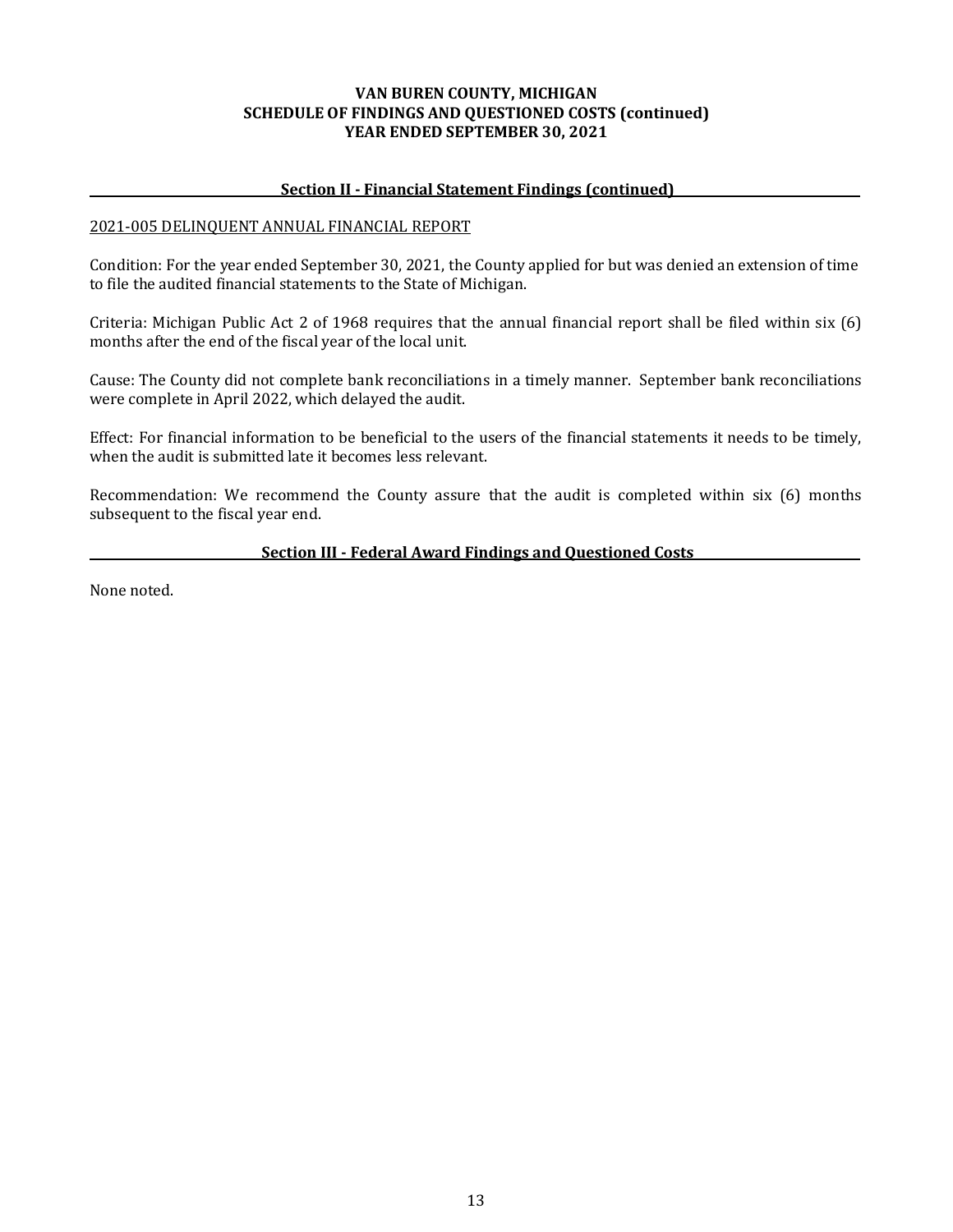**FRANK HARDESTER** County Administrator

**CARI ELMORE** Executive Assistant



**VAN BUREN COUNTY ADMINISTRATION**

Phone: (269) 657-8253 219 E. Paw Paw Street – Suite 201 Web: www.vanburencountymi.gov<br>Fax: (269) 657-8252 Fax: Paw Paw Paw NI 49079 Email: Admin@vanburencountymi.gov Email: Admin@vanburencountymi.gov

### CORRECTIVE ACTION PLAN Year Ended September 30, 2021

### 2021-001 MATERIAL JOURNAL ENTRIES PROPOSED BY AUDITORS

Recommendation: We recommend that the County take steps to ensure that material journal entries are not necessary at the time future audit analysis is performed.

County personnel responsible for resolution: Ryan Post, Finance Director

Corrective action plan response: The Finance Director will work with administrative personnel in the affected departments to ensure that proper journal entries are made at year end.

Anticipated completion date: September 30, 2022

#### 2021-002 BANK RECONCILATIONS

Recommendation: All bank reconciliations should be completed in a timely manner (monthly) and be reviewed and agreed to physical supporting documentation by the appropriate level of management within the County.

County personnel responsible for resolution: Kim Babcock, Chief Deputy Treasurer

Corrective action plan response: The Chief Deputy Treasurer will reconcile bank statements on a monthly basis.

Anticipated completion date: September 30, 2022

#### 2021-003 UNRECORDED INVESTMENTS

Recommendation: We recommend the County's management review the investment for compliance with Michigan Compiled Law and work to bring the portfolio into compliance without incurring losses of principal, if possible. We also recommend that the County continue to investigate the origin of the investment and determine the proper use of the funds.

County personnel responsible for resolution: Ryan Post, Finance Director

Corrective action plan response: The Finance Director will review the investment for compliance with Michigan Compiled Law and work to bring the portfolio into compliance without incurring losses of principal, if possible. The Finance Director will also continue to investigate the origin of the investment and determine the proper use of funds.

Anticipated completion date: September 30, 2022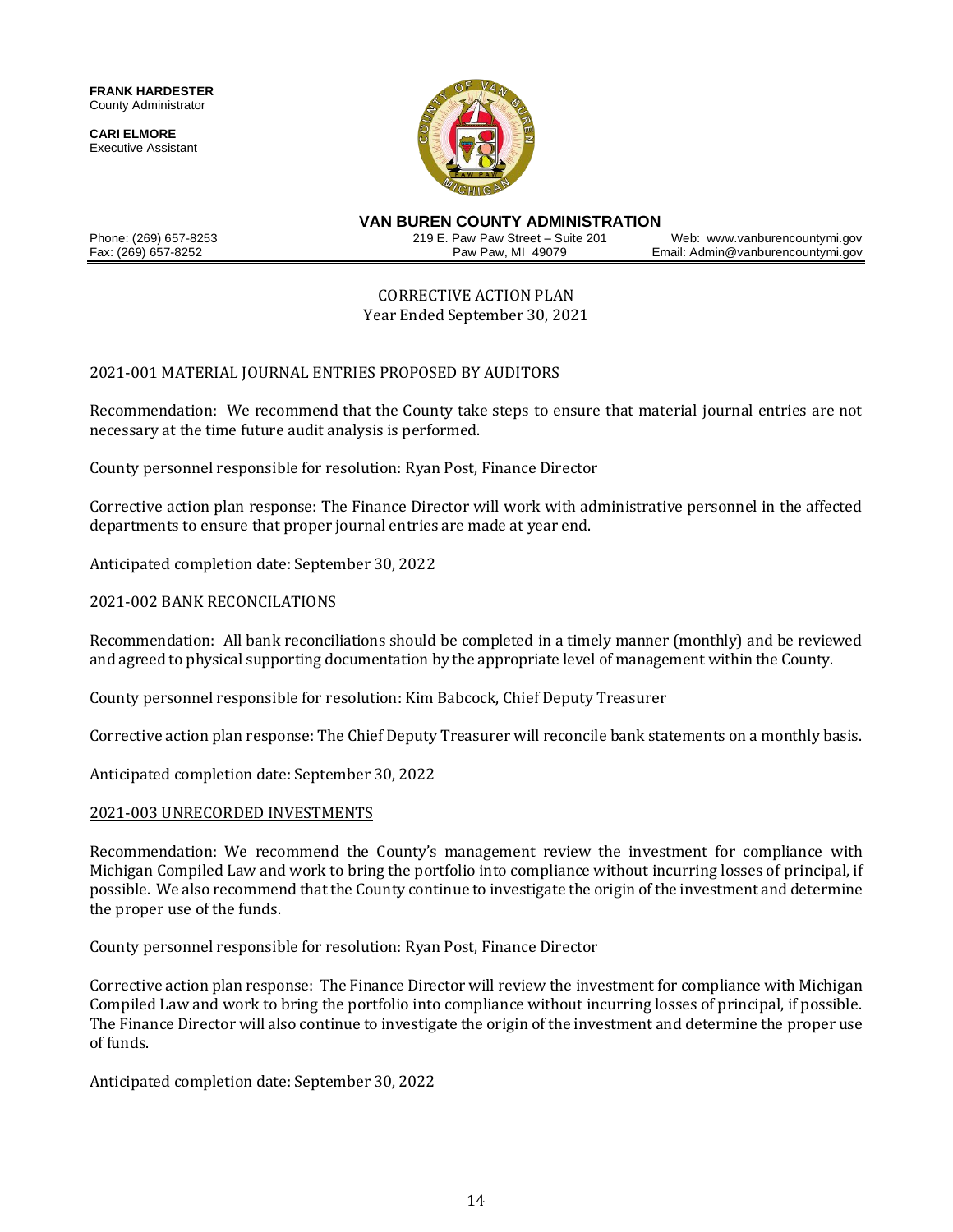### 2021-004 SEGREGATION OF DUTIES - TREASURER'S OFFICE

Recommendation: We recommend the County take steps to ensure that the accounting duties at the Treasurer's office are segregated to the extent possible. This would include segregating the receipting and reconciling processes and/or implementing additional review procedures by an appropriate level of management to strengthen the internal control system.

County personnel responsible for resolution: Trisha Nesbitt, County Treasurer

The County Treasurer has assessed the current staffing and has since created and filled a new full-time position to address the appropriate level of internal controls.

Anticipated completion date: September 30, 2022

#### 2021-005 DELINQUENT ANNUAL FINANCIAL REPORT

Recommendation: We recommend the County assure that the audit is completed within six (6) months subsequent to the fiscal year end.

County personnel responsible for resolution: Trisha Nesbitt, County Treasurer

Corrective action plan response: The County Treasurer has hired additional staffing with the creation of a new full-time position to assure that bank reconciliations are completed in a timely manner, allowing the financial report to be completed within six (6) months subsequent to the fiscal year end.

Anticipated completion date: September 30, 2022